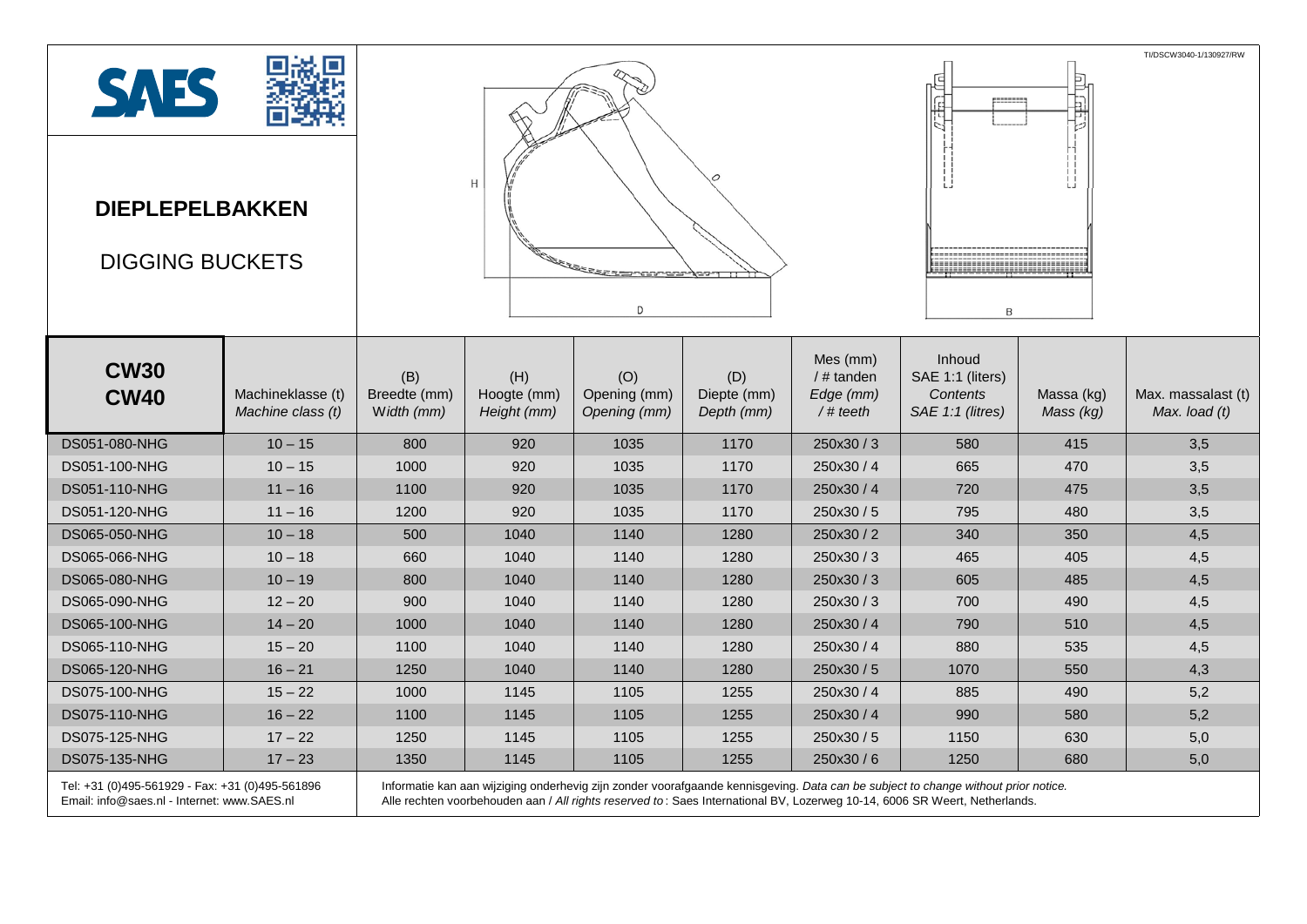| <b>SAES</b><br><b>DIEPLEPELBAKKEN</b><br><b>DIGGING BUCKETS</b>                                |                                        | H<br><u>ing pagpagpang pagpa</u><br>D |                                                                                                                                                                                                                                                                  |                                     |                                  |                                                      | TI/DSCW3040-2/130927/RW<br>₫<br>副神<br>$\mathbf{L}$<br><b>Engineering and and a</b><br>B |                         |                                       |  |
|------------------------------------------------------------------------------------------------|----------------------------------------|---------------------------------------|------------------------------------------------------------------------------------------------------------------------------------------------------------------------------------------------------------------------------------------------------------------|-------------------------------------|----------------------------------|------------------------------------------------------|-----------------------------------------------------------------------------------------|-------------------------|---------------------------------------|--|
| <b>CW30</b><br><b>CW40</b>                                                                     | Machineklasse (t)<br>Machine class (t) | (B)<br>Breedte (mm)<br>Width (mm)     | (H)<br>Hoogte (mm)<br>Height (mm)                                                                                                                                                                                                                                | (O)<br>Opening (mm)<br>Opening (mm) | (D)<br>Diepte (mm)<br>Depth (mm) | Mes (mm)<br>$/$ # tanden<br>Edge (mm)<br>$/$ # teeth | Inhoud<br>SAE 1:1 (liters)<br>Contents<br>SAE 1:1 (litres)                              | Massa (kg)<br>Mass (kg) | Max. massalast (t)<br>Max. load $(t)$ |  |
| DS080-066-NHG                                                                                  | $16 - 24$                              | 660                                   | 1150                                                                                                                                                                                                                                                             | 1110                                | 1305                             | 300x35/3                                             | 620                                                                                     | 490                     | 6,5                                   |  |
| DS080-080-NHG                                                                                  | $16 - 24$                              | 800                                   | 1150                                                                                                                                                                                                                                                             | 1110                                | 1305                             | 300x35/3                                             | 750                                                                                     | 520                     | 6,5                                   |  |
| DS080-100-NHG                                                                                  | $18 - 24$                              | 1000                                  | 1150                                                                                                                                                                                                                                                             | 1110                                | 1305                             | 300x35/4                                             | 925                                                                                     | 610                     | 6,5                                   |  |
| DS080-120-NHG                                                                                  | $18 - 24$                              | 1200                                  | 1150                                                                                                                                                                                                                                                             | 1110                                | 1305                             | 300x35/4                                             | 1125                                                                                    | 660                     | 6,0                                   |  |
| <b>DS080-140-NHG</b>                                                                           | $20 - 25$                              | 1400                                  | 1150                                                                                                                                                                                                                                                             | 1110                                | 1305                             | 300x35 / 5                                           | 1325                                                                                    | 725                     | 6,0                                   |  |
| DV085-120-NHG                                                                                  | $21 - 28$                              | 1200                                  | 1250                                                                                                                                                                                                                                                             | 1240                                | 1355                             | 300x35/4                                             | 1400                                                                                    | 740                     | 7,0                                   |  |
| DV085-140-NHG                                                                                  | $23 - 29$                              | 1400                                  | 1250                                                                                                                                                                                                                                                             | 1240                                | 1355                             | 300x35/5                                             | 1600                                                                                    | 860                     | 6,5                                   |  |
| DV085-150-NHG                                                                                  | $25 - 30$                              | 1500                                  | 1250                                                                                                                                                                                                                                                             | 1240                                | 1355                             | 300x35/5                                             | 1725                                                                                    | 905                     | 6,5                                   |  |
| DV105-120-NHG                                                                                  | $25 - 34$                              | 1200                                  | 1340                                                                                                                                                                                                                                                             | 1370                                | 1480                             | 300x35/4                                             | 1680                                                                                    | 1010                    | 8,0                                   |  |
| DV105-150-NHG                                                                                  | $28 - 35$                              | 1500                                  | 1340                                                                                                                                                                                                                                                             | 1370                                | 1480                             | 300x35/5                                             | 2100                                                                                    | 1100                    | 9,0                                   |  |
| Tel: +31 (0)495-561929 - Fax: +31 (0)495-561896<br>Email: info@saes.nl - Internet: www.SAES.nl |                                        |                                       | Informatie kan aan wijziging onderhevig zijn zonder voorafgaande kennisgeving. Data can be subject to change without prior notice.<br>Alle rechten voorbehouden aan / All rights reserved to: Saes International BV, Lozerweg 10-14, 6006 SR Weert, Netherlands. |                                     |                                  |                                                      |                                                                                         |                         |                                       |  |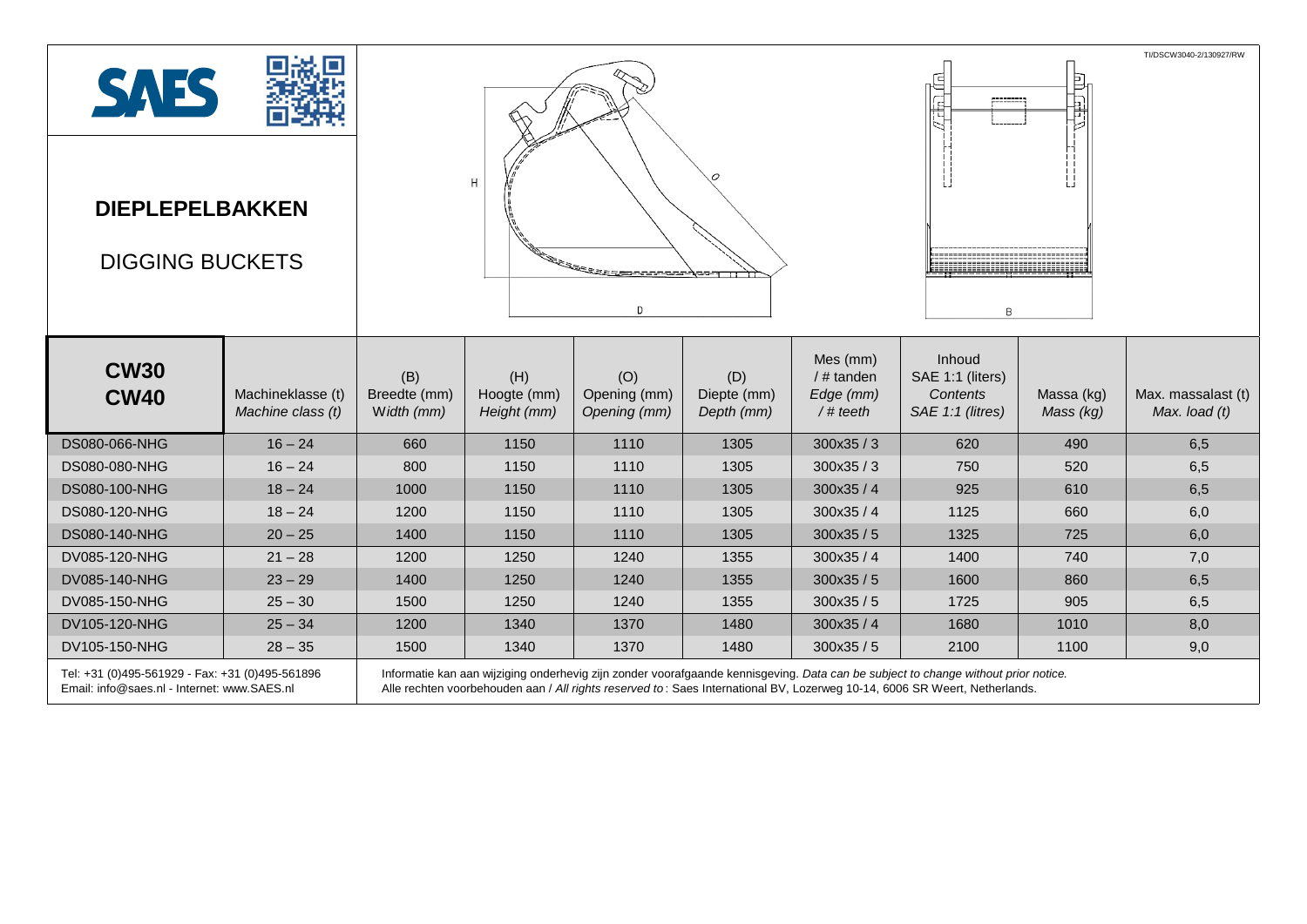|                                                                                                |                                        |                                             | TI/DSCW45/130927/RW               |                                     |                                  |                                                   |                                                                                                                                                                                                                                                                  |                         |                                       |  |
|------------------------------------------------------------------------------------------------|----------------------------------------|---------------------------------------------|-----------------------------------|-------------------------------------|----------------------------------|---------------------------------------------------|------------------------------------------------------------------------------------------------------------------------------------------------------------------------------------------------------------------------------------------------------------------|-------------------------|---------------------------------------|--|
| <b>SAES</b>                                                                                    |                                        |                                             |                                   |                                     |                                  |                                                   |                                                                                                                                                                                                                                                                  | ш                       |                                       |  |
| <b>DIEPLEPELBAKKEN</b><br><b>DIGGING BUCKETS</b>                                               |                                        | Η<br><b><i><u>ARAS ARAS ESPERAN</u></i></b> |                                   |                                     |                                  |                                                   |                                                                                                                                                                                                                                                                  |                         |                                       |  |
|                                                                                                |                                        |                                             |                                   | D                                   |                                  |                                                   | B                                                                                                                                                                                                                                                                |                         |                                       |  |
| <b>CW45</b>                                                                                    | Machineklasse (t)<br>Machine class (t) | (B)<br>Breedte (mm)<br>Width (mm)           | (H)<br>Hoogte (mm)<br>Height (mm) | (O)<br>Opening (mm)<br>Opening (mm) | (D)<br>Diepte (mm)<br>Depth (mm) | Mes (mm)<br>/# tanden<br>Edge (mm)<br>$/$ # teeth | Inhoud<br>SAE 1:1 (liters)<br>Contents<br>SAE 1:1 (litres)                                                                                                                                                                                                       | Massa (kg)<br>Mass (kg) | Max. massalast (t)<br>Max. load $(t)$ |  |
| DV085-130-NHG                                                                                  | $25 - 38$                              | 1300                                        | 1250                              | 1240                                | 1355                             | 300x35/4                                          | 1500                                                                                                                                                                                                                                                             | 900                     | 10,0                                  |  |
| DV085-160-NHG                                                                                  | $28 - 38$                              | 1600                                        | 1250                              | 1240                                | 1355                             | 300x35 / 5                                        | 1940                                                                                                                                                                                                                                                             | 1045                    | 10,0                                  |  |
| DV085-170-NHG                                                                                  | $28 - 39$                              | 1700                                        | 1250                              | 1240                                | 1355                             | 300x35/6                                          | 2060                                                                                                                                                                                                                                                             | 1200                    | 10,0                                  |  |
| DV085-180-NHG                                                                                  | $28 - 39$                              | 1800                                        | 1250                              | 1240                                | 1355                             | 300x35/6                                          | 2180                                                                                                                                                                                                                                                             | 1350                    | 10,0                                  |  |
| DV105-150-NHN                                                                                  | $28 - 42$                              | 1500                                        | 1340                              | 1370                                | 1480                             | 300x50/5                                          | 2100                                                                                                                                                                                                                                                             | 1225                    | 10,0                                  |  |
| DV105-170-NHN                                                                                  | $28 - 42$                              | 1700                                        | 1340                              | 1370                                | 1480                             | 300x50/6                                          | 2400                                                                                                                                                                                                                                                             | 1400                    | 10,0                                  |  |
| Tel: +31 (0)495-561929 - Fax: +31 (0)495-561896<br>Email: info@saes.nl - Internet: www.SAES.nl |                                        |                                             |                                   |                                     |                                  |                                                   | Informatie kan aan wijziging onderhevig zijn zonder voorafgaande kennisgeving. Data can be subject to change without prior notice.<br>Alle rechten voorbehouden aan / All rights reserved to: Saes International BV, Lozerweg 10-14, 6006 SR Weert, Netherlands. |                         |                                       |  |